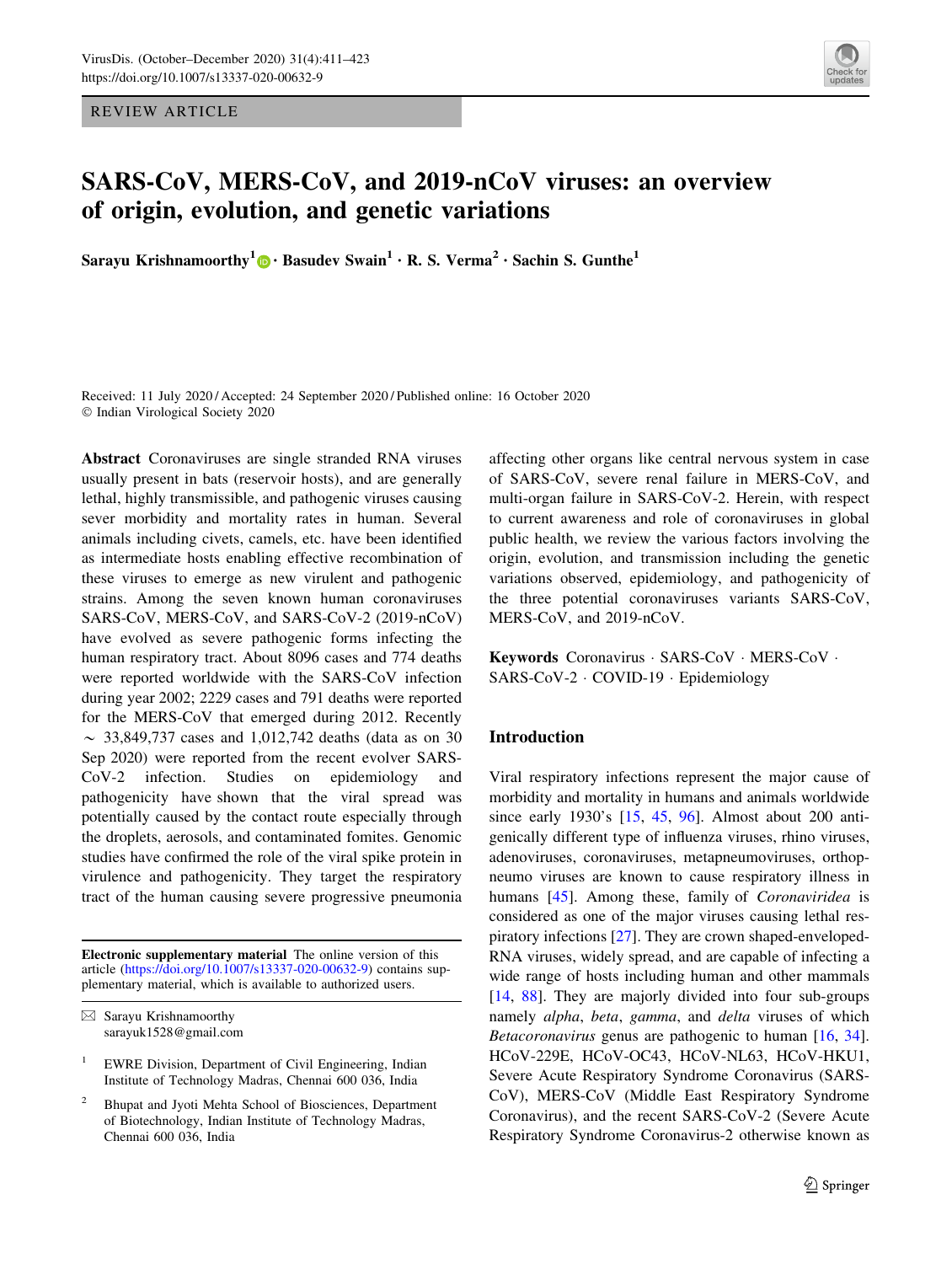COVID-19) are the seven types of Betacoronoviruse genus well-known for their respiratory illness caused in humans and are capable of co-evolving, which enhances their pathogenicity and the property of long term adaptation to human host [[16,](#page-9-0) [99\]](#page-12-0). SARS-CoV, MERS-CoV, and SARS-CoV-2 are the potential members of the Betacoronoviridae family that are very well known for their pandemic outbreak of lethal respiratory infections in human whereas the other types are associated with mild respiratory illness [\[26](#page-10-0)]. Thus, the knowledge synthesis, new insights, and comprehensive information about these viruses is essential, in particular as consolidated and comprehensive information at one single source. With this motivation, the present review deals with the origin, spread, genetic variance, etc. of the deadly human respiratory pathogenic viruses SARS-CoV, MERS-CoV, and the SARS-CoV-2 (COVID-19), particularly in view of awareness, importance, and recent global pandemic.

# Source, origin, and transmission of the pandemic coronaviruses causing severe acute respiratory syndrome

Corona virus is a fast-evolving virus as it has the ability to infect wide range of hosts by developing diverse genome variations and properties [\[16](#page-9-0)]. Generally, two different lineages of evolution of coronavirus are known, based on the phylogenic studies, namely the avian lineage and the mammalian lineage [\[99](#page-12-0)]. Avian lineage includes the gammacoronavirinae and deltacoronavirinae as commonly found pathogens of avian species whereas the mammalian lineage comprises the alphacoronavirinae and betacoronavirinae pathogens that infects the mammals like bats, murine, bovine, humans, etc., [[92,](#page-12-0) [106](#page-12-0)]. Studies on the evolution and transmission of the coronavirus have always stated the importance of bats in the transmission of the virus over all geographical location [[66\]](#page-11-0). The special features of bats and their huge species variation make them an important ancestral host of various viruses. Further, their unique behavior of multiple-species co-existence in a single colony, their long life span, and their long flying habits across geographical locations has helped in frequent evolution of recombinant viral pathogens and inter-species transmission [\[6](#page-9-0), [35,](#page-10-0) [49,](#page-10-0) [117\]](#page-12-0).

Balboni et al. [[11\]](#page-9-0) has reported that bats acted as the primary host for the evolution and spread of the first pandemic transmissible lethal respiratory SARS-CoV virus and civets as intermediate host [[41\]](#page-10-0). SARS-CoV genome has shown 87–92% sequence homology to the SARS like coronavirus isolated from the bats through anal swabs and the one isolated from civets with a 29-nucleotide signature site in their genome. Whereas, the spike protein of the SARS-CoV was found to play an important role in differentiating it from the other SARS like CoV due to the presence of a highly variable S1 domain that attach to the host cell receptor namely ACE2 and the S2 domain (96% homology with SRAS like CoV) that fuses to the host cell membrane following a similar fusion mechanism as observed in the SARS like CoV viruses. Further, CoV virus isolated from the palm civets and raccoon dogs has shown 99.8% sequence homology with the human CoV viruses. CoVs isolated from the animals showed the presence of 29 nucleotide sequence upstream N gene in the C-terminal region, that was present in the human virus during initial phase of SARS-CoV infection and was not found in the viruses isolated from the later phase [\[16](#page-9-0), [72](#page-11-0), [85](#page-11-0)]. Similarly, [\[85](#page-11-0)] have also listed the animals that acted as intermediate host like red fox, cats, field rats, goose, ferret-badger, and wild boar.

MERS-CoV being the second most virulent virus of the genus betacoronaviridae, that caused severe to lethal respiratory infection in human was also found to be transmitted through bats, which acted as the ancestral host and camels as the possible intermediate host [\[6](#page-9-0), [117](#page-12-0)]. Further, MERS-CoV was found to share genetic homology with many bat CoV species worldwide, which included the Egyptian tomb bats  $[5, 6, 43, 52]$  $[5, 6, 43, 52]$  $[5, 6, 43, 52]$  $[5, 6, 43, 52]$  $[5, 6, 43, 52]$  $[5, 6, 43, 52]$  $[5, 6, 43, 52]$  $[5, 6, 43, 52]$  $[5, 6, 43, 52]$ , African bats  $[6, 25]$  $[6, 25]$  $[6, 25]$  $[6, 25]$ , Italian bats [[66\]](#page-11-0), and Chinese bats [\[56](#page-11-0)]. Similar to SARS-CoV, MERS-CoV also has two domains S1 and S2, of which S1 is the variant peptide that binds to the receptor dipeptidyl peptidase 4 (DPP4). S1 domain is located in the 240 residue of the C-terminal receptor binding domain and are composed of a core and external subdomain unit enabling their attachment, fusion, and entry in to the host cells [\[78](#page-11-0)]. Further, [[67\]](#page-11-0) has stated that MERS-CoV receptor binding domain was able to efficiently interact with Jamaican fruit bat DPP4 receptor and also stated that the MERS-CoV virus was able to replicate in the Jamaican fruit bat cell line.

Recently evolved SARS-CoV-2 (COVID-19), the seventh known coronavirus has shown similar properties of SARS-CoV with the presence of a highly variable S1 subunit of spike protein. It was also found that about five of the six residues of S1 domain differ in SARS-CoV-2 compared to the S1 domain of SARS-CoV virus [[53,](#page-11-0) [101](#page-12-0), [107,](#page-12-0) [116](#page-12-0)]. Further, the presence of polybasic cleavage site namely the three O-linked glycan [[17\]](#page-9-0) in the intersection of the S1 and S2 sub-domains also appear to play a vital role in the infective properties of the virus [[100\]](#page-12-0). Although, the source, reservoir, and cause of transmission of SARS-CoV-2, however, is still not well understood, bat is strongly suspected as the ancestral host potentially including an intermediate animal host [[4,](#page-9-0) [109](#page-12-0)].

Thus, it is inferred that the variation in the S1 and S2 domains of the spike protein act as the major site of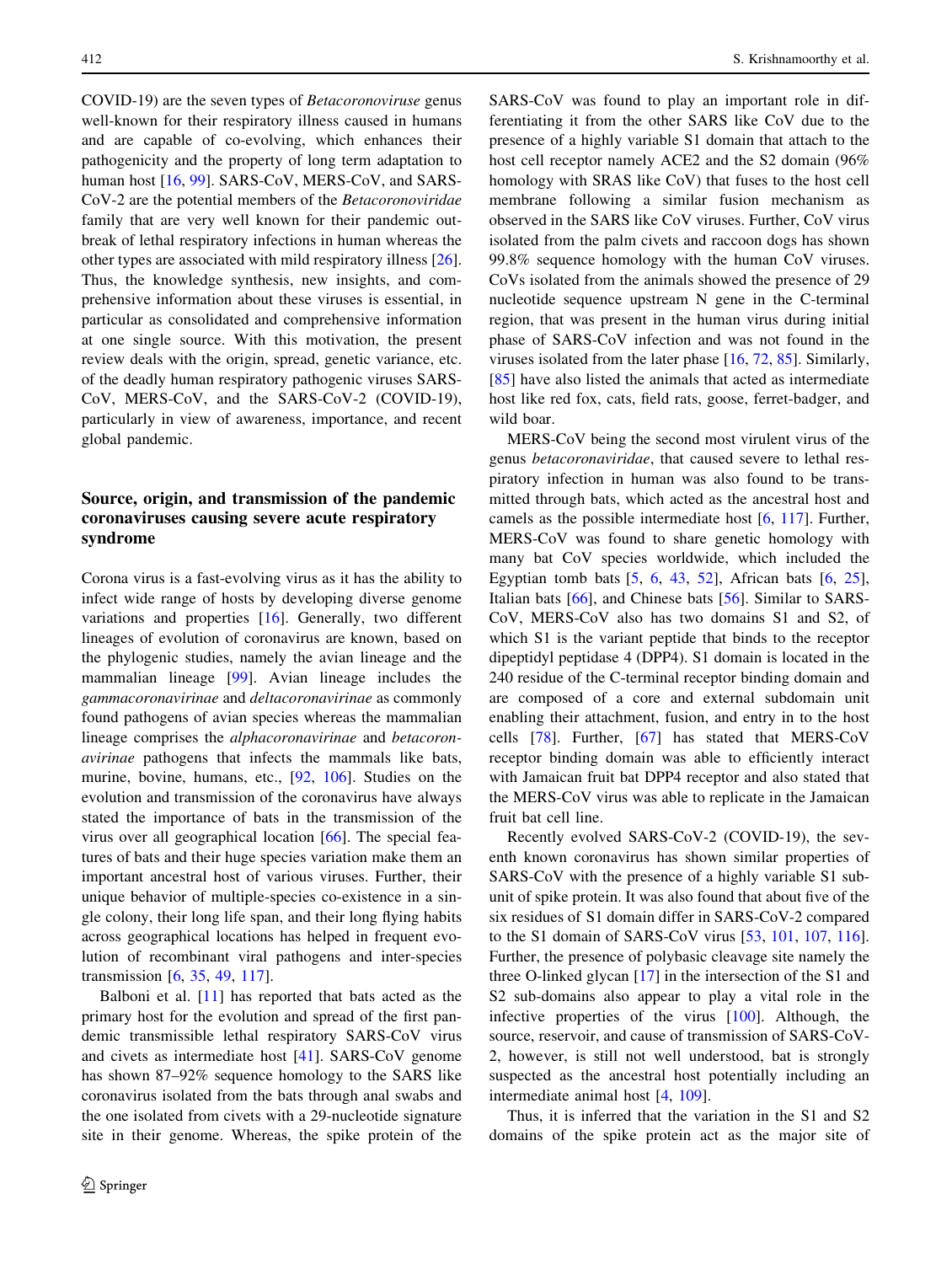mutation, insertion, and deletion of genes during every transformation of the SARS-CoV-2 virus. This enables the evolution of the new infective virus forms that are capable of efficiently binding to the receptor binding domain, further enabling the effective invasion of viral particles into the human cells. Figure 1 provides an overview of the possible transmission cycle followed by the SARS-CoV, MERS-CoV, and SARS-CoV-2 in recent times. The general mode of transmission is initiated from the ancestral host, i.e. bat to other animals or directly to human. Infected animal develops symptoms or remain as reservoir host and transmit infection to human and other animals. Further, infected human spread infection to other human and animals through various modes that includes contact, surface infection, aerosolization of the virus particle during sneezing, coughing, etc., and sometime in the excretions [\[36](#page-10-0), [38](#page-10-0), [58,](#page-11-0) [61,](#page-11-0) [70,](#page-11-0) [75](#page-11-0), [93](#page-12-0), [105,](#page-12-0) [115\]](#page-12-0).

## Genetic evolution of the three coronaviruses

Genetic evolution of the RNA viruses, especially the Coronaviridae family of the order Nidovirales with genome length of  $\sim$  30 Kb long is generally rapid when compared to all other organisms [\[82](#page-11-0)]. This property of rapid genetic evolution helps these lethal virus types (SARS-CoV, MERS-CoV, and SARS-CoV-2) to jump the species barriers and cause severe morbidity and mortality to humankind. Generally, viral genomes encode the protein, which is pertinent to three functions, namely proteins for replication and transcription, structural proteins, and the proteins that enables the infectivity of the virus.

Viral genome contains open reading fragments (ORF) 1a and b (Fig. [2a](#page-3-0)), those are transcribed in to non-structural protein RNA-dependent-RNA-polymerase, which helps in the viral RNA replication and transcription, also called as R protein [\[64](#page-11-0), [104\]](#page-12-0). These proteins help in the replication of the viral RNA and also in generating nested set of sg mRNAs (sub-genomic mRNA) coding for various structural and accessory proteins, and accounts for two thirds of the viral genome [\[79](#page-11-0), [84](#page-11-0)]. The non-structural proteins encoded by ORF 1b (protein 12–16) is comparatively less expressed than the proteins encoded by ORF 1a (protein 1–11) [\[74](#page-11-0)]. Various non-structural proteins that play a vital role in the viral multiplication are as follows: protein 12 plays an important role in the viral RNA replication and transcription [[32\]](#page-10-0), protein 14, which is a  $3'-5'$  exonuclease with a clear proofreading activity  $[63]$  $[63]$ , protein 15 with unclear endo-ribonuclease activity [[44\]](#page-10-0), protein 7 and 8, which acts as activating co-factors of polymerase, protein 10, acts as  $2'$  O-methyltransferase  $[30, 86, 114]$  $[30, 86, 114]$  $[30, 86, 114]$  $[30, 86, 114]$  $[30, 86, 114]$  $[30, 86, 114]$ , protein 3, 4, and 6, are three transmembrane proteins that acts as anchoring protein of replicative transcription complex to the membrane [\[47](#page-10-0)], protein 13, a conserved region helps in unwinding the RNA from  $5'-3'$  direction [\[44](#page-10-0), [51](#page-10-0), [91\]](#page-12-0), and protein 9, unique to coronavirus that protects the genome from degradation during replication [\[84](#page-11-0), [62](#page-11-0)]. Downstream this are the S protein regions encoding the spike glycoproteins, M region coding the membrane proteins, E region coding for the envelop protein, and the N region encoding nucleocapsid. The ORFs scattered between these genes are



Fig. 1 Schematic representation of the origin, source, and transmission of the coronavirus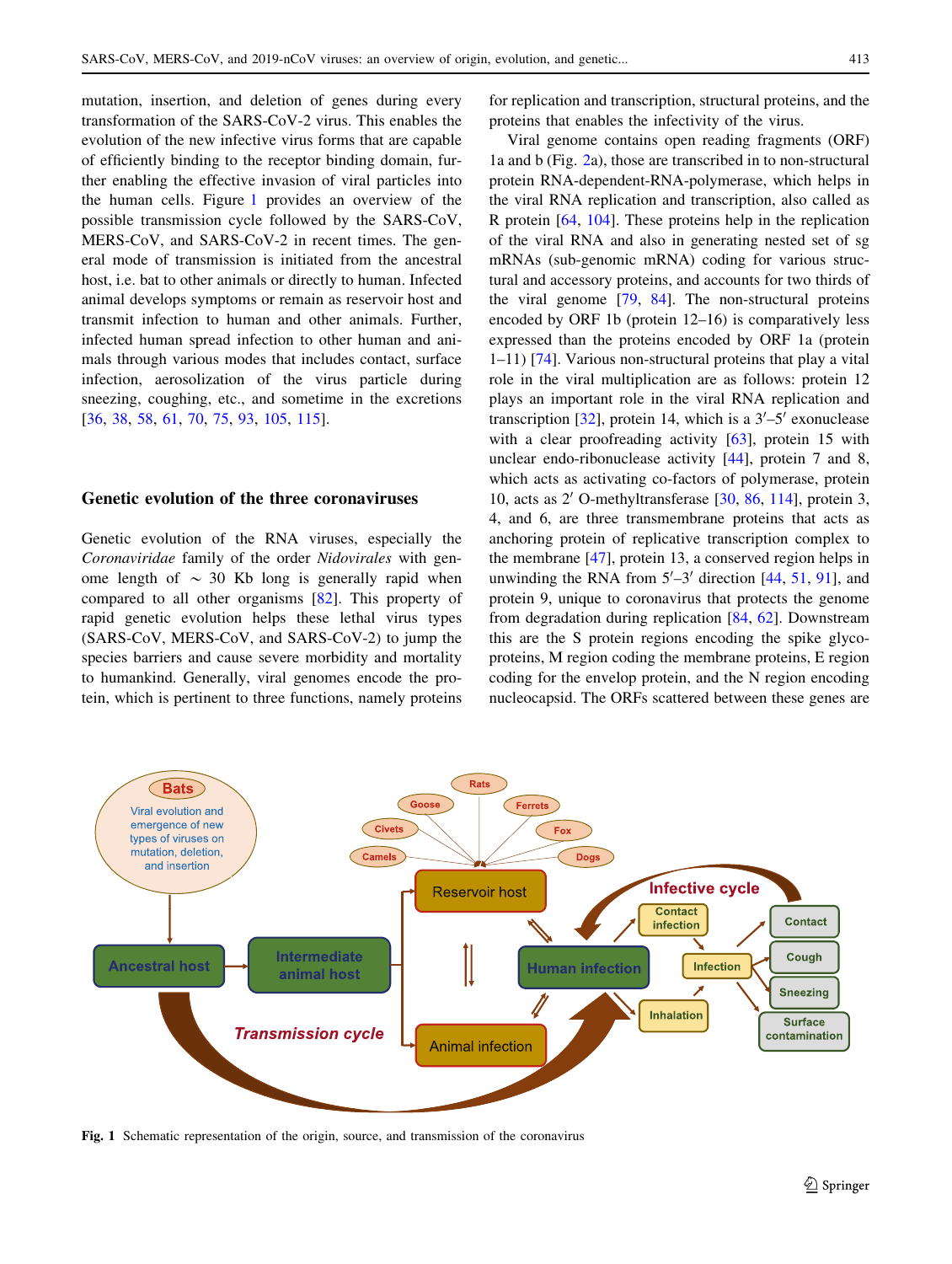<span id="page-3-0"></span>

Fig. 2 Schematic representation of the coronavirus RNA genome: a comparison of the SARS-CoV, MERS-CoV, and SARS-CoV-2 viral genome with the % sequence homology shared by SARS-CoV and MERS-CoV with the newly evolved SARS-CoV-2, b comparison of

the spike protein (S) of SARS-CoV, MERS-CoV, and SARS-CoV-2- ORF (open reading frame), RBD (receptor-binding domain), NTD (N-terminal domain), CTD (C-terminal domain), FP (fusion peptide), and HR1-2 (heptad repeats 1–2)

the specific site of mutation, deletion and insertion that helps in the evolution of recombinant lethal virus types.

Figure 2a shows the comparison of the genome structure and the genetic variance observed in the pandemic lethal viruses namely SARS-CoV, MERS-CoV, and SARS-CoV-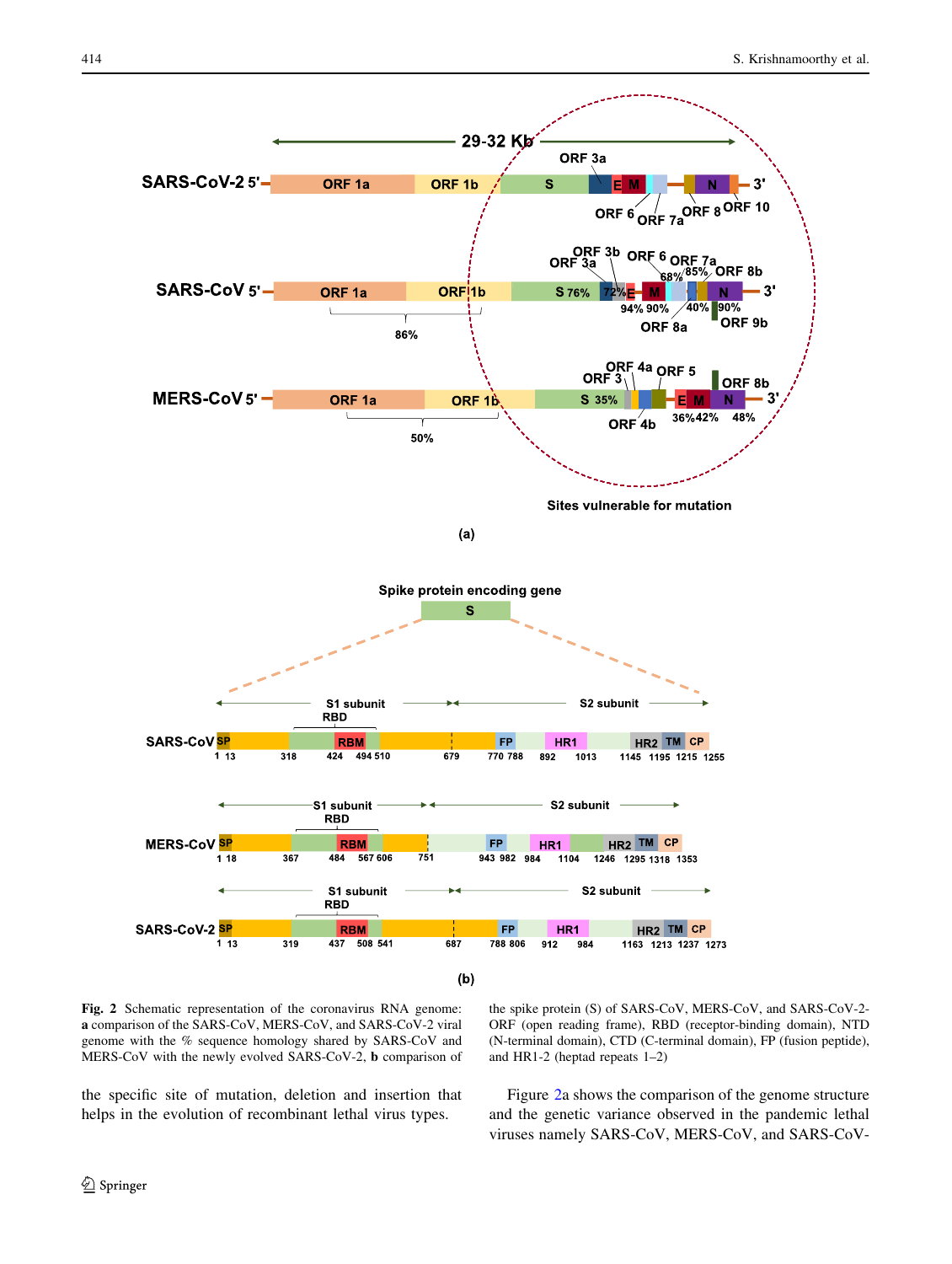2. The region marked with red dotted circle in Fig. [2a](#page-3-0) exhibits the region of the genome that are liable for mutation, deletion, and insertion enabling the evolution of the new viruses with improved virulence. From the available information, it is inferred that the SARS-CoV viruses have evolved from bat coronaviruses (Bat-CoVs) like the other human coronaviruses (HCoVs) as a zoonotic virus that has jumped the species barriers from bats to human involving civets as intermediate hosts [[102\]](#page-12-0). It was found to share genetic homology with the other known HCoVs.

SARS-CoV virus was a genetically complex virus compared to the other earlier types of HCoV with a genome length of  $\sim$  30 Kb. It was found to have specific functions that improved their virulence to the host cells. SARS-CoV possessed a large number of unique recombinant regions in the ORF 12 in the RNA-dependent-RNApolymerase, ORF 9, ORF 10, and ORF 14 regions, which have resulted from a series of horizontal transmission and recombination. The 29-nucleotide deletion in the SARS-CoV in the ORF 8 region creating two segments namely ORF 8a and b has been widely discussed as the vital reason for the improved virulence in the SARS-CoV [[72\]](#page-11-0). Initial isolates obtained from animals and human has shown the presence of single ORF 8 gene, whereas the isolates obtained during the middle and later phase of infection from human has shown only the presence of strains with 29-nucleotide deletion. This reveals the fact that the 29-nucleotide deletion enabled the strain to spread effectively from human to human [[36,](#page-10-0) [50\]](#page-10-0). Further, the species transmission and adaptation to human host is said to be mainly achieved by the mutation in the S protein (Fig. [2](#page-3-0)b). The spike protein (S) contains a receptor binding domain that recognizes the human angiotensin-converting enzyme 2 (ACE2) as its receptor [[55,](#page-11-0) [83](#page-11-0)]. A cascade of other proteins encoded by the genes present in the S region enables the viral invasion in to the host cell (Fig. [2b](#page-3-0)) which are as follows: cytoplasmic domain (CP), which helps in transport of the virions, fusion protein (FP), plays a vital role in the fusion of the virion to the cell membrane, heptad repeats (HP), helps in the structural modification of the spike proteins, receptor binding site (RBD), helps in recognition and binding to receptors, receptor binding motif (RBM), enhances attachment to the cell receptor, signal peptide (SP), and the transmembrane protein (TM), enabling transmission of the virion across the membrane [\[110](#page-12-0)]. Over expression of the protein 3b and 7a, the main protein, helps in the cell apoptosis and cell cycle arrest at the initial stage [\[89](#page-12-0), [111,](#page-12-0) [112](#page-12-0)]. Moreover, the protein 3b and 6 play a vital role by functioning as interferon antagonists [[76\]](#page-11-0). Furthermore, it was interesting to know that SARS-CoV lack the hemagglutinin-esterase protein, which acts as a major virulence factor in other HCoVs. Consequently, there is no observable space between R and S protein for the existence of gene encoding the protein hemagglutinin-esterase, perhaps the artifacts present in the neighboring region provides the evidence of large-scale recombination [\[48](#page-10-0), [87\]](#page-12-0). This emphasizes the fact that on evolution, all the above stated factors have highly favored the viral attachment and invasion into the host cells enabling its pathogenicity.

The sixth variant of the coronavirus is the MERS-CoV, evolved from bats as the evolutionary host infecting human host by jumping species with Camels (especially Camelus dromedarius) as intermediate host [\[6](#page-9-0), [117,](#page-12-0) [9,](#page-9-0) [24\]](#page-10-0). It has a single stranded RNA (ssRNA) genome of length  $\sim$  29Kb encoding replicase polyprotein ORF 1a and b, structural proteins E, N, and M, surface glycoprotein S, and five nonstructural protein coded by ORF 3, 4a, 4b, and 5 (Fig. [2](#page-3-0)a) [\[59](#page-11-0)]. Spike (S) protein of the MERS-CoV is cleaved into S1 and S2 domains (Fig. [2b](#page-3-0)), which helps in the membrane fusion by engaging the DPP4 receptors found in human cell surface associated with immune regulation, signal transduction, and apoptosis [[78\]](#page-11-0). S1, a 240-residue receptor binding domain located in the C-terminal is composed of a core and external sub-domain that helps in the recognition of the DPP4 receptors [\[66](#page-11-0)]. Virion enters the host cells with the fusion enabled by the RBD region (Fig. [2b](#page-3-0)) with the cell receptors, which triggers a cascade of conformational changes leading to the formation of pre-hairpin intermediate of S2 protein. From this pre-hairpin structures the hydrophobic HR1 subunit extends and enables the fusion by inserting the fusion peptide into the host cell membrane. Then this intermediate refolds with HR2 forming six-helix bundle structures that pulls the host cell membrane much closer to the viral envelop enhancing the fusion [[110,](#page-12-0) [77](#page-11-0)]. Further, [[46\]](#page-10-0) has reported that the isolates of MERS-CoV obtained from South Korean patients have shown the presence of 29-nucleotide inclusion and 12 amino acid variants compared to the genomes obtained from the other MERS-CoV strains. Similarly, [\[65](#page-11-0)] stated that though 99% nucleotide homology was shared between the 8 strains isolated from South Korea with Riyadh strain, about 13 variant nucleotides were observed in 24–27 nucleotides position across the genome namely 6 variations in ORF1ab gene, 5 in S gene, and 1 each in ORF 4a and ORF 5 evidencing the micro-evolution in the MERS-CoV during an out-break.

Recently evolved SARS-CoV-2 (COVID-19) is the seventh variant of the coronaviruses known to date. It has demonstrated high sequence similarity with SARS-CoV compared to MERS-CoV (Fig. [2](#page-3-0)a) [[33](#page-10-0)]. Even though, there is only little information available about the genetic evolution of SARS-CoV-2, many studies are underway in understanding its genetic structure and evolution. From the available research reports, it is understood that the Spike (S) proteins (Fig. [2](#page-3-0)b) acts as the receptor binding domain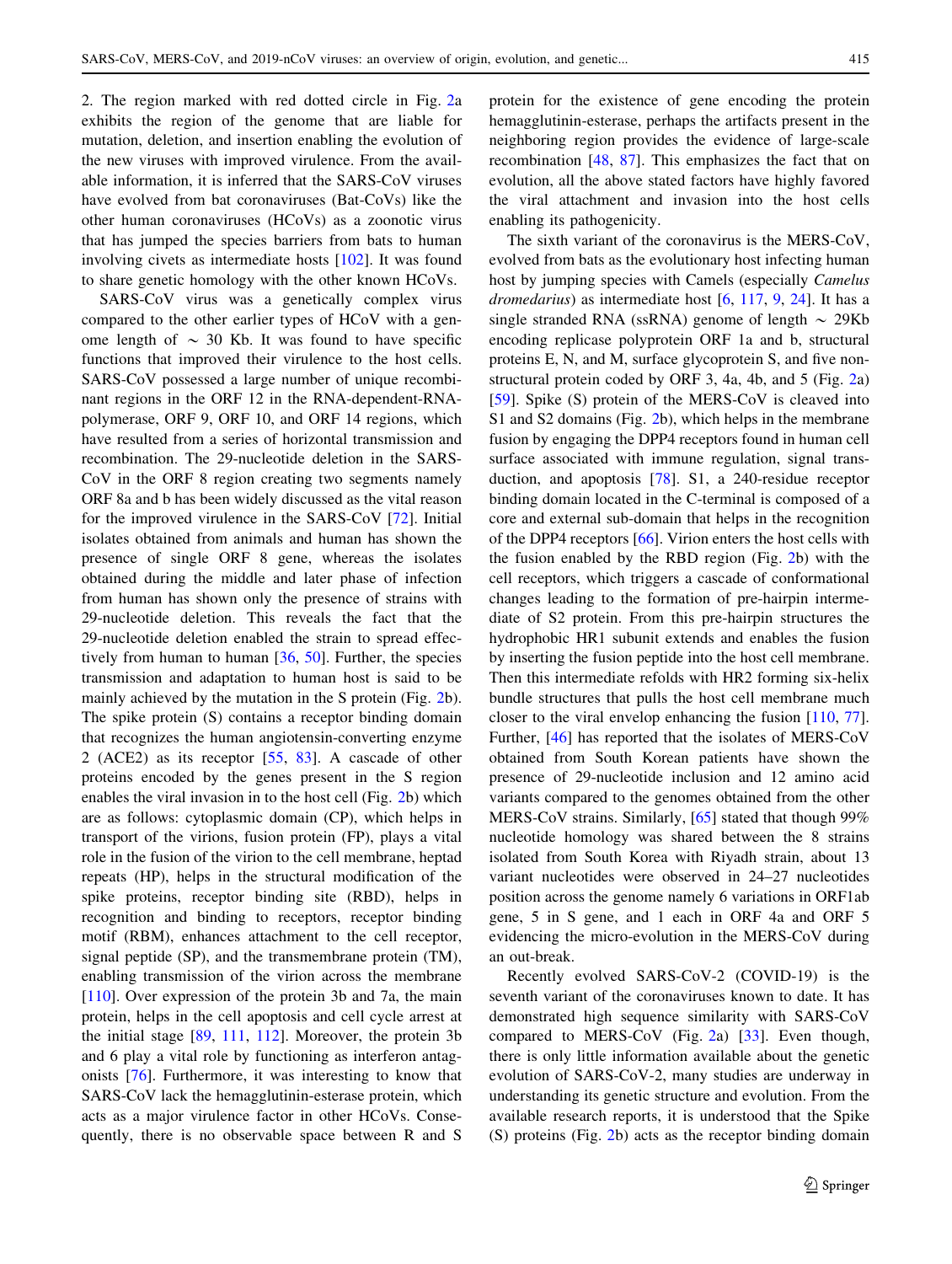and binds to the human ACE2 receptors much efficiently than the SARS-CoV. Wan et al. [\[101](#page-12-0)] have reported in their study on the S protein of SARS-CoV-2 that the six amino acids residues of the protein play a vital role in binding the virus to the ACE2 receptor and also in the host specificity. Further, they have also reported that five of the six amino acids differ in SARS-CoV-2 compared to SARS-CoV, this feature has enhanced its affinity and specificity to the ACE2 receptor of human with high receptor homology. The receptor binding domain of the SARS-CoV-2 has a core structure and receptor binding motif, which specifically recognizes the structure of the ACE2 receptor, stabilizes the two-virus binding hot-spots in the ACE2 receptors, and helps in binding the virion [\[55](#page-11-0), [83\]](#page-11-0). Hence, these receptor binding motifs are highly variable among the different strains reported and are highly vulnerable for mutation deciding the host specificity and host range [\[109](#page-12-0)]. Shang et al. [\[83](#page-11-0)] has also suggested that the property of confirmation of the loops in human ACE2 binding ridge by receptor binding domain of SARS-CoV-2 is a significant difference observed in SARS-CoV-2 and SARS-CoV. Similarly, [[4\]](#page-9-0) suggested that the high specificity observed in the S protein of SARS-CoV-2 to human ACE2 is mainly based on the natural selection occurred in the human or human like ACE2 receptor. Structural changes observed in the human ACE2 binding ridge caused by the four amino acid residue motifs namely Gly-Val-Glu-Gly (residue position 482–485) has made the ridge more compact enabling better contact with the N-terminal helix of human ACE2 [\[109](#page-12-0), [83](#page-11-0)]. The second important feature of the SARS-CoV-2 is the polybasic cleavage site located at the junction of the two subunits of the spike protein S1 and S2 [\[100](#page-12-0)], which are effectively cleaved by furin and other protease enzyme deciding the viral infectivity and the host range [\[68](#page-11-0)]. Furthermore, the unique feature observed is the 12-nucleotide insertion encoding proline probably plays an important role in the addition of three O-linked glycans that flank the polybasic cleavage site [\[17](#page-9-0), [4\]](#page-9-0). Similar insertion of polybasic cleavage site in the hemagglutinin protein of the avian influenza virus has shown remarkable improvement in its pathogenicity [\[3](#page-9-0)]. Further, the possession of the O-linked glycan is suspected to act as a mucin-like domain, which might help in shielding the epitopes or the key virulent residues of the S protein of SARS-CoV-2 [\[10](#page-9-0)]. Additional detailed studies on the structure and genetic evolution of the recently evolved SARS-CoV-2 would enable us the better understanding of the viral virulence, transmission, and help us in finding a suitable vaccine.

#### Epidemiology and pathogenicity

HCoVs are known for their mild respiratory infections in human like common cold since 1960 and many other HCoVs have been identified till recent times. There were only two widely known HCoVs that were infecting human with mild respiratory symptoms namely HCoV-229E and HCoV-OC43 till the emergence of the SARS-CoV in 2003, that caused a severe acute respiratory syndrome with severe morbidity and mortality (Fig. [3a](#page-6-0)). Later, another variant of the coronavirus namely the MERS-CoV emerged for the first time in 2012 [\[31](#page-10-0)]. Further, the seventh variant of coronavirus has evolved recently during late 2019 that has emerged and caused widespread lethal upper respiratory disease taxing many lives worldwide (Fig. [3](#page-6-0)a). The prerequisite of this genetic variance is the evolution, which is favored by the more flexible recombination property observed in the coronavirus. Genome of coronavirus exhibits several intrinsic point mutations in the order of about  $1 \times 10^{-6}$  per site in the RNA-dependent-RNApolymerase gene [[57,](#page-11-0) [97\]](#page-12-0) and possess a property of acquiring 100–1000 base-pair fragments from other coronaviruses during co-infection in single species [\[108](#page-12-0)]. These properties enable the virus to reemerge into a new type recombinant strain with improved virulence and wide range of host selection challenging the humankind.

Symptoms observed in the patients infected with SARS-CoV include fever, myalgia, malaise, headache, and chills, which are generally followed by dry cough, dyspnea, and respiratory distress [\[87](#page-12-0)]. Initially the symptoms start with mild cold and fever and progress to Severe Acute Respiratory Illness (SARI) eventually causing multiple organ failure [[35\]](#page-10-0). In acute cases the respiratory distress lasts for 5–7 days and ultimately leads to death. Other symptoms observed in patients with SARS-CoV are infection of gastrointestinal tract, kidney, liver, and brain. About 30–40% of the patients with gastrointestinal symptoms develop diarrhea and lymphopenia. Alveolar damage, hemophagocytosis, epithelial cell proliferation, and increased counts of macrophages are the symptoms developed in the lungs of the patients suffering SARS-CoV infection [[87\]](#page-12-0). On the other hand, it invades the central nervous system through the olfactory route and cause severe neurological syndrome that could lead to encephalitis, other types of encephalopathy, and neuronal cell death [[69,](#page-11-0) [94](#page-12-0)]. About 8096 cases with 20% of them suffering with SARI [[95,](#page-12-0) [13\]](#page-9-0) were reported worldwide covering more than 30 different countries with 774 (9%) deaths (Fig. [4a](#page-6-0) and Table S1) in 2003 outbreak [\[12](#page-9-0), [21,](#page-10-0) [22\]](#page-10-0). It initially originated from the Foshan, Guangdong Province in southern China during November 2002 [\[20](#page-10-0)] and was found to spread to more than 30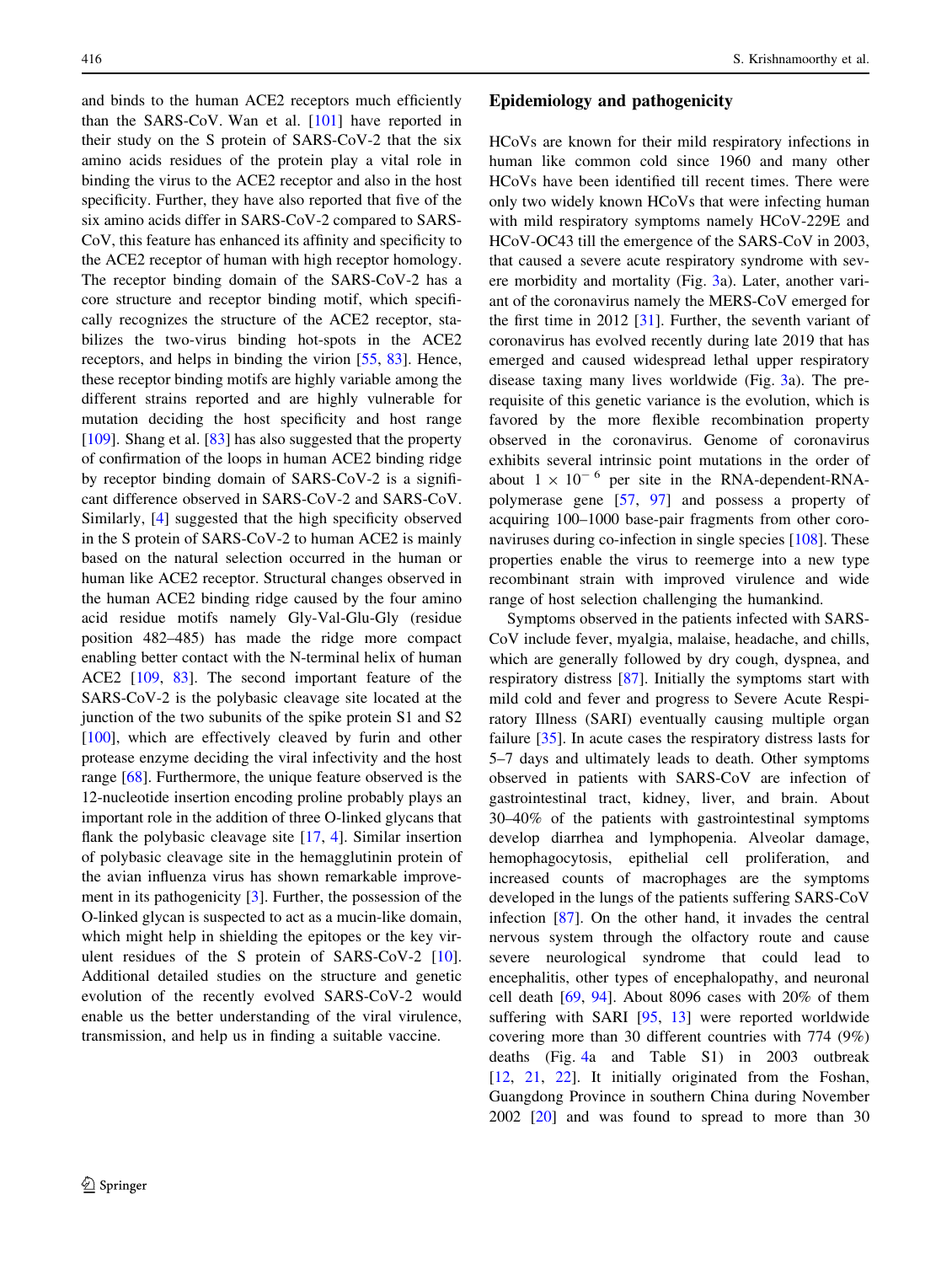<span id="page-6-0"></span>

Fig. 3 Global distribution based on the epidemiologic data of coronavirus: a Number of incidences observed globally for SARS-CoV and MERS-CoV outbreak, and b Number of incidences observed globally for SARS-CoV-2 outbreak until April 2020 [\(https://www.who.](https://www.who.int/csr/sars/country/table2004_04_21/en/)

[int/csr/sars/country/table2004\\_04\\_21/en/;](https://www.who.int/csr/sars/country/table2004_04_21/en/) [https://www.who.int/csr/dis](https://www.who.int/csr/disease/coronavirus_infections/risk-assessment-august-2018.pdf) [ease/coronavirus\\_infections/risk-assessment-august-2018.pdf;](https://www.who.int/csr/disease/coronavirus_infections/risk-assessment-august-2018.pdf) [https://](https://www.who.int/docs/default-source/coronaviruse/situation-reports/20200420-sitrep-91-covid-19.pdf?sfvrsn=fcf0670b_4) [www.who.int/docs/default-source/coronaviruse/situation-reports/202004](https://www.who.int/docs/default-source/coronaviruse/situation-reports/20200420-sitrep-91-covid-19.pdf?sfvrsn=fcf0670b_4) [20-sitrep-91-covid-19.pdf?sfvrsn=fcf0670b\\_4](https://www.who.int/docs/default-source/coronaviruse/situation-reports/20200420-sitrep-91-covid-19.pdf?sfvrsn=fcf0670b_4))





Fig. 4 Epidemiological data of SARS-CoV, MERS-CoV, and SARS-CoV-2: a total number of cases and deaths observed during the outbreak, b death rates observed in individuals with SARS-CoV-2 infection and pre-existing comorbidities, c demographic information

countries including Asia, Europe, and North America in less than 5 months' time (Fig. 3a). Being the place of origin, China reported about 5327 cases with 349 deaths followed by the Hong Kong with 1755 cases and 299 deaths. Following these countries, Taiwan and Canada reported 346 and 251 cases, and 37 and 43 deaths, respectively indicating the highest death rate in Canada

related to the morbidity ratio observed in male and female for SARS-CoV, MERS-CoV, and SARS-CoV-2 [\(https://www.worldometers.](https://www.worldometers.info/coronavirus/coronavirus-age-sex-demographics/) [info/coronavirus/coronavirus-age-sex-demographics/](https://www.worldometers.info/coronavirus/coronavirus-age-sex-demographics/))

compared to Taiwan (Fig. 3a and Table S1). Further, epidemiological studies have revealed that elderly people were found more susceptible to the infection with a mortality rate of about 50% and people working in food industries and people working as animal handlers were found to be the next vulnerable community to SARS-CoV [\[36](#page-10-0)]. Initial infection was observed among the people who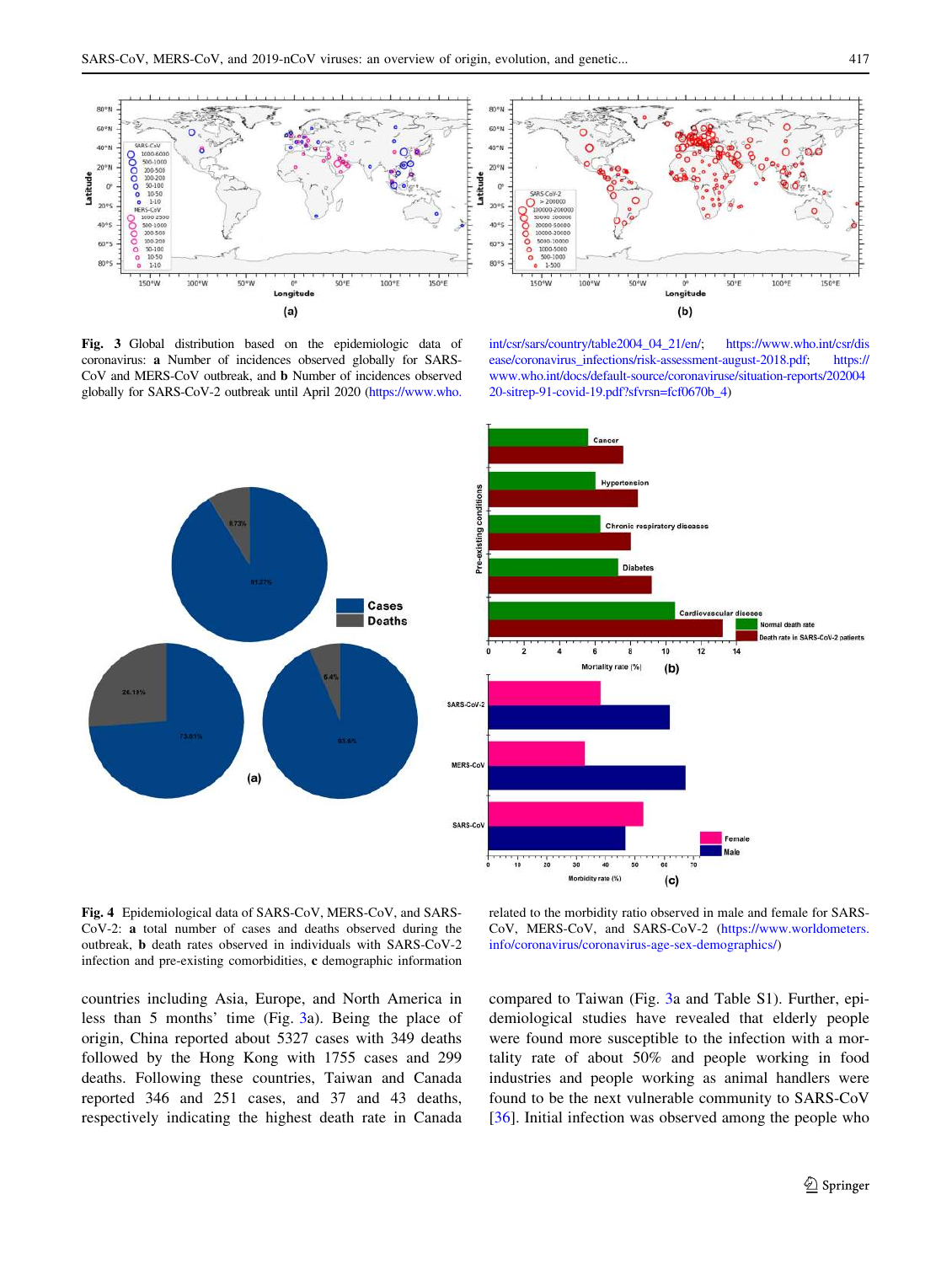were in contact with animals like civets in markets and later was found to spread causing severe infection in human population. The isolate obtained during 2002–2004 infection was found to have identical genome compared to the one isolated from the civets but with very high divergence improving its infectivity to human cells [\[38](#page-10-0)]. Rapid spread of the SARS-CoV was found to get transmitted from human to human through droplets, aerosols, and contaminated fomites [[75\]](#page-11-0). A single infected individual could cause secondary infection to as many as 2.2–3.7 individual which is comparatively less to other known respiratory viral infection like Influenza etc. Whereas, countries with moderate to large infection (Hong Kong, Taiwan, and Canada) were found to experience super spreading events which enabled substantially large-scale transmission of the virus among human population (Fig. [3](#page-6-0)a) [\[87](#page-12-0)]. The recent studies have also highlighted the role and importance of international travel dynamics on the rapid spread of SARS-CoV-2 [[37\]](#page-10-0).

MERS-CoV, sixth variant of coronavirus caused severe respiratory diseases leading to renal failure with a case fatality rate of about  $35\%$  (Fig. [4a](#page-6-0)) [\[66](#page-11-0), [46\]](#page-10-0). It was first isolated from a 60 years old patient died out of severe respiratory illness during 2012 in Jeddah, Saudi Arabia [\[113](#page-12-0)]. Since then around 27 countries have reported MERS-CoV infection (Fig. [3a](#page-6-0)). Clinical symptoms of the viral infection include rapid progressive acute pneumonia leading to acute renal failure resulting in death which is a unique symptom of MERS-CoV compared to SARS-CoV [\[118](#page-12-0)]. The progressive stages of symptomatic pneumonia are respiratory distress, septic shock, consumptive coagulopathy, pericarditis, and renal failure which initially begin with fever, cough, chills, sore throat, myalgia, arthralgia, dyspnea leading to pneumonia  $[2, 7, 8]$  $[2, 7, 8]$  $[2, 7, 8]$  $[2, 7, 8]$  $[2, 7, 8]$  $[2, 7, 8]$  $[2, 7, 8]$ . Most of the cases end up with acute renal impairment and about one-third of them were found to suffer severe gastrointestinal symptoms including diarrhea and vomiting [\[28](#page-10-0)]. With the observed initial phase of infection confined to Middle East countries including Saudi Arabia, Qatar, Jordan, and United Arab Emirates, secondary spread through person to person contact was observed in countries like United Kingdom, Germany, France, Italy, and Tunisia (Fig. [3a](#page-6-0)) [\[8728](#page-9-0)]. Total incidences reported worldwide was about 2229 cases (Table S1) with a mortality of 791 (35%) (Fig. [4](#page-6-0)a) which is relatively high compared to SARS-CoV with mortality rate of 9%. Middle East nation Saudi Arabia was found to report the highest number of cases of about 1854 followed by South Korea with 185 cases. Other countries with moderate infection were United Arab Emirates, Qatar, and Oman with 86, 19 and 11cases respectively. Whereas, the country wise death rate of the MERS-CoV is still not available (Table S1). Camels of Middle East and Africa played an imperative role in the evolution of the different recombinant variants of MERS-CoV as these animals were carrying multiple-lineage of the MERS-CoV in them resulting in the outbreak occurred during 2015 and 2018 in Middle East and Republic of Korea [\[1](#page-9-0), [65,](#page-11-0) [80\]](#page-11-0). Further, it was estimated that it had an incubation period of 2–14 days involving an infection period of 11 days with a super spreading event rate of 83% [\[71](#page-11-0)].

SARS-CoV-2 (COVID-19), the recently evolved strain of the coronavirus during 2019, emerged in to a severe respiratory pathogen causing extensive morbidity and mortality globally covering about 210 countries and territories (Fig. [3b](#page-6-0)), was initially reported in Wuhan, Hubei province, China [\[116](#page-12-0), [108\]](#page-12-0). As on 20th April 2020, it was found to cause 2,430,923 cases and 166,278 deaths ( $\sim$  7%) globally (Fig. [4](#page-6-0)a and Table S1). Though evolved in China, the incidences and deaths observed in China (82,747; 4632 respectively) are considerably low compared to other nations like United States of America (767,379; 40,750 respectively), Spain (200,210; 20,852 respectively), Italy (178,972; 23,660 respectively), France (152,894; 19,718 respectively), Germany (145,743; 4642 respectively), and United Kingdom (120,067; 16,060 respectively) with very high morbidity and mortality (Fig. [3](#page-6-0)b and Table S1) (Data for SARS-CoV-2 shown as on 20 April 2020). Whereas, high incidences of cases ranging from 10,000 to 100,000 was observed in many countries namely Saudi Arabia, Chile, South Korea, Japan, Israel, Sweden, Austria, Ireland, Peru, India, Portugal, Switzerland, Netherlands, Canada, Brazil, Belgium, Russia, Iran, and Turkey (Fig. [3](#page-6-0)b). Other countries have shown relatively moderate to low incidences of cases and deaths (Table S1). SARS-CoV-2 infected patients develop deadly pneumonia with associated symptoms including fever, cough, throat pain, shortness of breath [[18,](#page-9-0) [19,](#page-10-0) [42](#page-10-0), [54\]](#page-11-0). It spread from person to person mainly through contact with the secretions from the infected patients like droplets, aerosols, and also through the contaminated surfaces [\[98](#page-12-0)]. Further the infection is classified in to two based on the symptoms namely severe infection developing tachypnoea i.e. rapid breathing almost  $\geq 30$  breaths/min, oxygen saturation rate  $\leq 93\%$ (for patients at rest), and  $PiO_2/FiO_2$  ratio  $\leq 300$  mm Hg, and chronic infection with the development of respiratory failure (ventilator dependent), septic shock, multi-organ dysfunction or failure [[54\]](#page-11-0). Further, many patients developed severe liver and kidney impairment along with severe lung injury developing viral sepsis [[54\]](#page-11-0). Also, it was found that about 71.4% of the patients at critical stage had developed intravascular coagulopathy i.e. almost  $\geq 5$ points according to the International Society on Thrombosis and Haemostasis criteria [[90\]](#page-12-0). The exact reason for the intravascular coagulopathy is still not well understood and it is suspected that the over expression of the ACE2 receptors could directly attack the vascular endothelial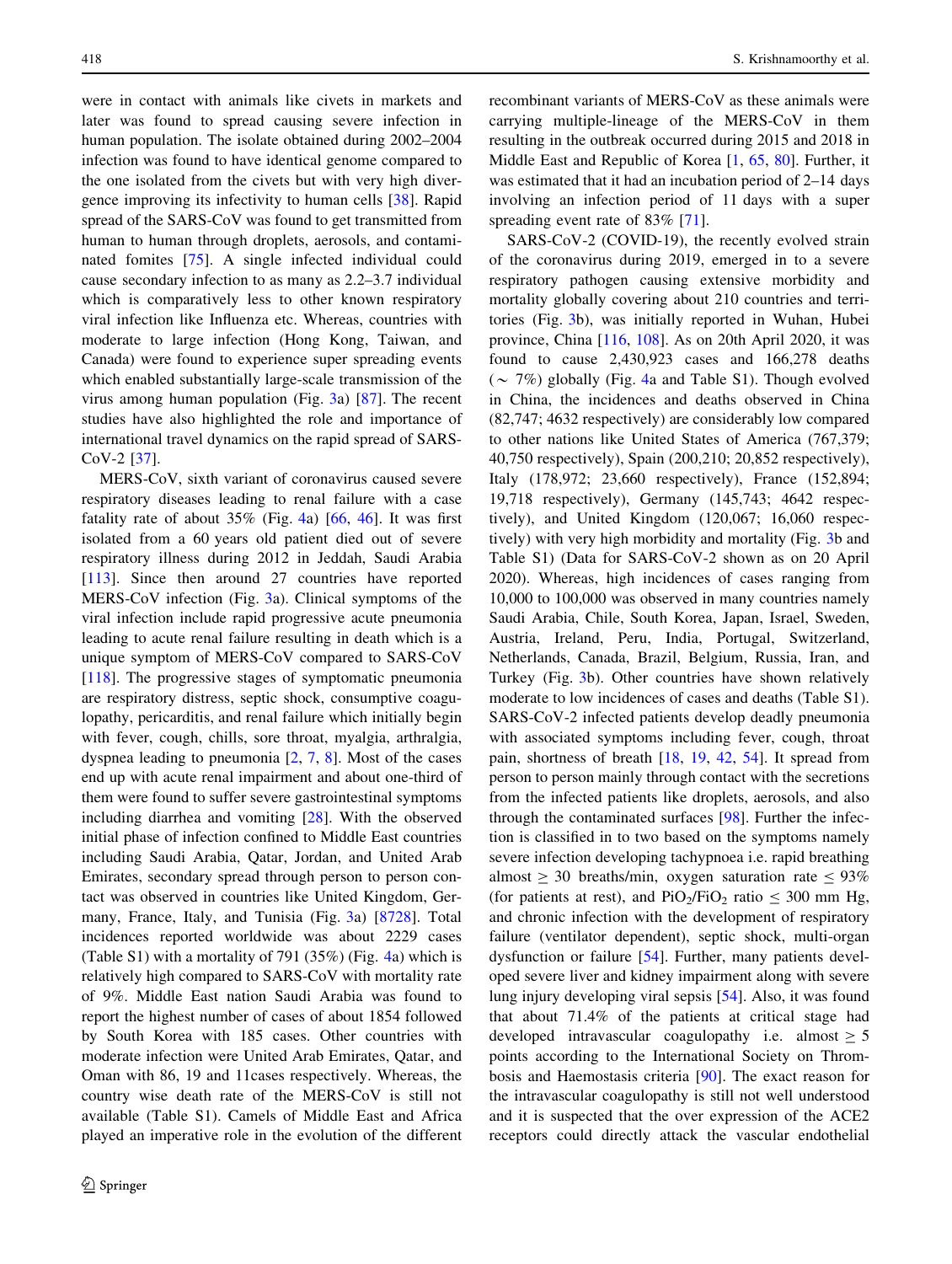cells leading to abnormal coagulation and sepsis [\[39](#page-10-0)]. Moreover, overexpression of ACE2 receptors in circulatory system could lead to blood hypotension as ACE2 plays a vital role in regulating blood pressure levels [[103\]](#page-12-0). Furthermore, furin mediated pre-cleavage of the S protein plays an imperative role in the viral entry to the lung cells, especially through the proteolytic S protein activation by TMPRSS2 present in the epithelial and lung cells that hinder the expression of required levels of cathepsin L enabling the rapid invasion of lung cells by the virions leading to increased mortality levels [[40,](#page-10-0) [73,](#page-11-0) [81](#page-11-0)]. Morbidity and mortality were observed to be high in elderly people of age  $\geq 60$  years and also with the people who already suffered pre-existing underlying conditions like cancer, hypertension, respiratory disease, diabetes, and cardiovascular diseases (Fig. [4b](#page-6-0)). Among the observed comorbid conditions cardiovascular disease associated SARS-CoV-2 infection has shown the highest mortality rate compared to the others (Fig. [4](#page-6-0)b). Further, demographic studies have shown that Male (61.8%) were mostly affected compared to Female (38.2%) similar to the scenario observed with MERS-CoV, but SARS-CoV sharing highest homology with SARS-CoV-2 was found to infect Female  $(52.8\%)$  more than Male  $(46.7\%)$  $(46.7\%)$  $(46.7\%)$  (Fig. 4c). All the abovementioned factors could be the plausible reason for the improved virulence observed in the SARS-CoV-2 virus compared to the other two variants that caused similar respiratory syndrome. However, better insight on the mode of infectivity of the SARS-CoV in terms of its antigenicity, virulence, and spread could help in finding an appropriate vaccine and treatment measures to control the infection.

#### Concluding remarks

From the detailed review on the origin and evolution of the genetic variants, it is inferred that the bats acted as an important reservoir host and involved an intermediate animal host, enabling human infection of the HCoVs. Inter species mixing in the bats and animal hosts has played an imperative role in the evolution of new recombinant virulent strains that jumped the species barriers causing severe acute respiratory illness to humans with very high morbidity and mortality on global scale. Morbidity and mortality rates were found to increase with each evolution inferring the fact that genetic variations are more complex with each evolution improving the virulence properties of the virion. Prevalence and circulation of these viruses in animals pose a serious health risk to human population. Hence, it is highly essential to maintain a surveillance network to monitor the emergence of the potentially virulent viral strains. Further, it is necessary to understand the various factors involved in the epidemiological spread of

the virus in the human population and proper precautionary measures must be laid down to prevent the spread of the infection.

Moreover, it is observed from the various studies worldwide that the spike (S) proteins and their subunits S1 and S2 play a vital role in the viral infection by enabling the viral binding and fusion to the host cell receptors. The subunits S1 and S2 are known to undergo strong genetic variations with each evolution. Though ACE2 is a target receptor of SARS-CoV and SARS-CoV-2, there was observable variance in the sequence homology of the gene encoding the spike protein. This genetic variation has enabled SARS-CoV-2 to bind efficiently to the receptor with firm attachment, improving the virulence compared to SARS-CoV causing very high morbidity and mortality challenging the humankind. Hence, many researchers worldwide have started targeting this region for the potential development of SARS-CoV-2 vaccine. Such advancement in the development of an appropriate vaccine could really solve similar problems that could be encountered in the future.

SARS-CoV-2 being the most potent member of the family has emerged as a great threat to human kind. It has affected a wide range of population belonging to different age group with elderly group of people being the more vulnerable group. Efforts have been made to understand the disease and the clinical features since the onset of the outbreak, the mechanism underlying the infection and huge spread, however, is still unclear. Several hypotheses have been discussed by various clinicians and pathologists globally to discover the mechanism of the SARS-CoV-2 pathogenicity based on the observations made on the autopsied dead individuals, and all such conclusions drawn so far remain either scientifically unvarified or inconclusive in the course of disease progression. At this moment it is important to bring the infection under control by developing an appropriate vaccine and applying treatment measures for controlling the disease spread.

## Future research needs and measures to be followed

Future research must be focused on issues that could effectively control the spread and occurrence of disease. Bats are considered as the reservoir host enabling the genetic evolution of the virus, therefore monitoring and surveillance of the bats (reservoir host) and other animals (intermediate host) for the emergence of recombinant viral strain could be a possible solution to minimize the occurrence of the disease. Unprotected contacts with farm animals and wild animals should be minimized to control the spread of the disease. Once the disease occurs in a population, strict measures of isolation of the community from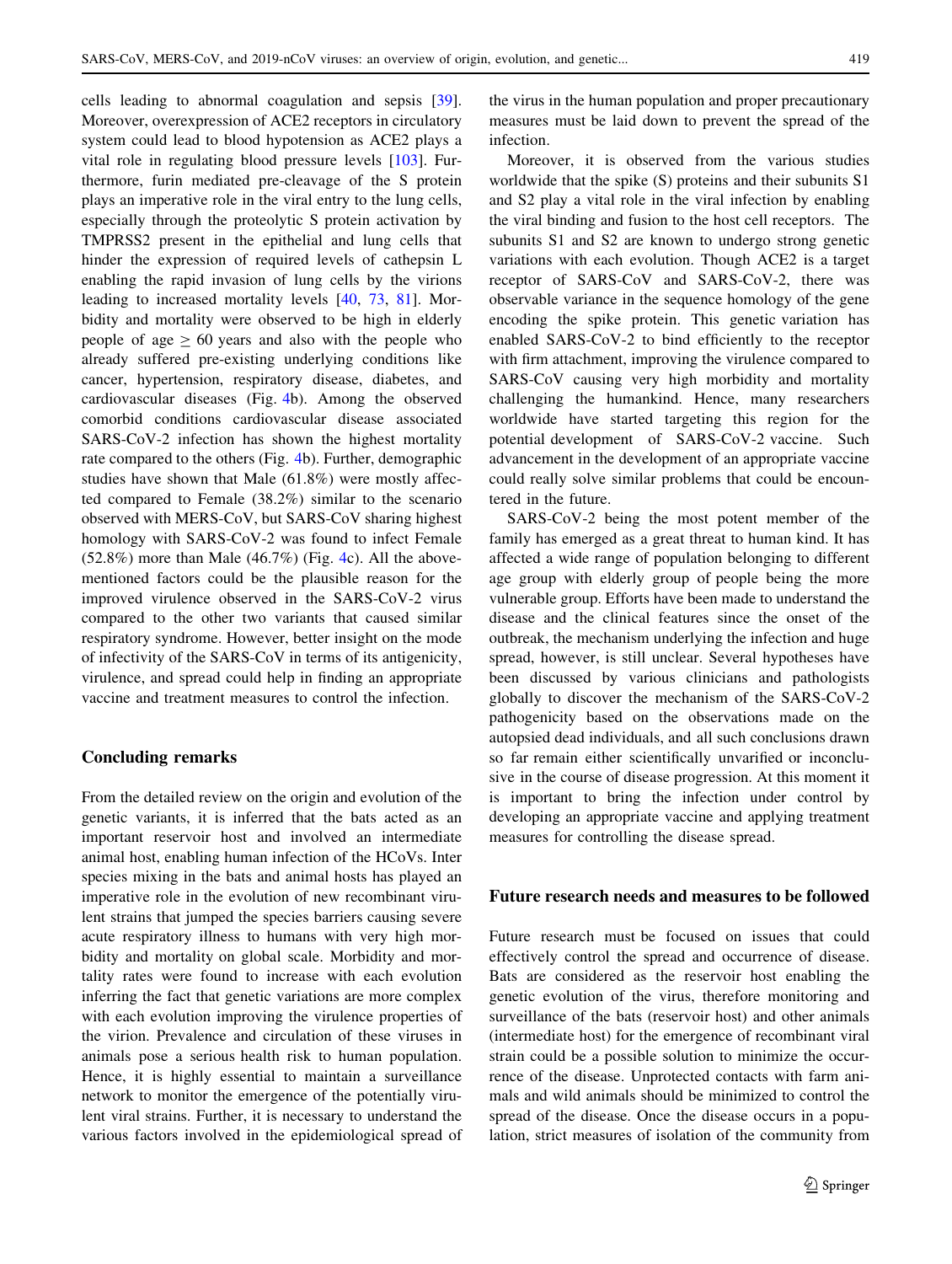<span id="page-9-0"></span>others should be implemented in order to control the further spread of the disease. Above all, healthy lifestyle and hygenic practices would enable us to totally eradicate the disease. Further, a considerable restriction and strong monitoring for the trade and tourism related travel worldwide would definitely help in controlling the spread of the disease across territories.

Better understanding of the viral target cells and receptors is highly essential for the establishment of the appropriate animal models unveiling the infective cycle adopted by the virion to infect the host cells. This would further help in understanding the immune response and adaptation of the immunomodulatory therapies for the effective treatment of the viral infection.

Most importantly, development of an appropriate vaccine could give us a promising result in controlling the morbidity and mortality worldwide. Several vaccines targeting the S proteins have been developed by the researchers and medical practitioners across the globe [\[29](#page-10-0)]. For examples, vaccine that block the receptor binding site, full length S protein vaccine, and the ones that blocks the fusion of the virion to the host cells. The efforts to put in these vaccines for effective use against the evolving coronavirus is yet to achieve any conclusive outcome. Currently practiced, plasma administration and broadspectrum antiviral medications has been found to have promising effect in treating patients suffering from 2019-nCoV [[23\]](#page-10-0). Moreover, administration of monoclonal antibodies could also be adopted for the effective control of the 2019-nCoV. Hence, researchers are aiming in the development of an effective and specific monoclonal antibodies for the treatment of the 2019-nCoV infection [\[60](#page-11-0)].

Acknowledgements Authors acknowledge the financial support from Max Planck Partner Group on Bioaerosol Research at IITM. SK gratefully acknowledge Council of Scientific and Industrial Research (CSIR) for awarding the CSIR-Senior Research Associateship. SSG acknowledge the support and encouragement from the selected faculty colleagues from Dept. of Civil Engineering, IIT Madras. SK and SSG conceived the idea. SK wrote the manuscript with the inputs from SSG, RSV, and BS.

Funding No funding was available/used for this study.

Availability of data and material The data, codes, and post processed data used in this this study are available from the corresponding author upon reasonable request.

#### Compliance with ethical standards

Conflict of interest The authors declare that they have no conflict of interest.

#### References

- 1. Ahmed H, Erica Billig R, Holly MB, et al. Middle east respiratory syndrome coronavirus, Saudi Arabia, 2017–2018. Emerg Infect Dis J. 2019;25:2149. [https://doi.org/10.3201/eid2511.](https://doi.org/10.3201/eid2511.190726) [190726.](https://doi.org/10.3201/eid2511.190726)
- 2. Al-Tawfiq JA, Hinedi K, Ghandour J, et al. Middle east respiratory syndrome coronavirus: a case-control study of hospitalized patients. Clin Infect Dis. 2014;59:160–5. [https://doi.org/10.](https://doi.org/10.1093/cid/ciu226) [1093/cid/ciu226.](https://doi.org/10.1093/cid/ciu226)
- 3. Alexander DJ, Brown IH. History of highly pathogenic avian influenza. Rev Sci Tech. 2009;28:19–38.
- 4. Andersen KG, Rambaut A, Lipkin WI, Holmes EC, Garry RF. The proximal origin of SARS-CoV-2. Nat Med. 2020;26:450–2. DOI:[https://doi.org/10.1038/s41591-020-0820-9.](https://doi.org/10.1038/s41591-020-0820-9)
- 5. Annan A, Baldwin HJ, Corman VM, et al. Human betacoronavirus 2c EMC/2012-related viruses in bats, Ghana and Europe. Emerg Infect Dis. 2013;19:456–9. DOI[:https://doi.org/10.3201/](https://doi.org/10.3201/eid1903.121503) [eid1903.121503](https://doi.org/10.3201/eid1903.121503).
- 6. Anthony SJ, Gilardi K, Menachery VD, et al. Further evidence for bats as the evolutionary source of middle east respiratory syndrome coronavirus. mBio. 2017;8:e00373-00317. [https://doi.](https://doi.org/10.1128/mBio.00373-17) [org/10.1128/mBio.00373-17.](https://doi.org/10.1128/mBio.00373-17)
- 7. Arabi YM, Arifi AA, Balkhy HH, et al. Clinical course and outcomes of critically Ill patients with middle east respiratory syndrome coronavirus onfection. Ann Intern Med. 2014;160:389–97. <https://doi.org/10.7326/M13-2486>.
- 8. Assiri A, Al-Tawfiq JA, Al-Rabeeah AA, et al. Epidemiological, demographic, and clinical characteristics of 47 cases of Middle East respiratory syndrome coronavirus disease from Saudi Arabia: a descriptive study. Lancet Infect Dis. 2013;13:752–61. DOI:[https://doi.org/10.1016/S1473-3099\(13\)70204-4.](https://doi.org/10.1016/S1473-3099(13)70204-4)
- 9. Azhar EI, El-Kafrawy SA, Farraj SA, et al. Evidence for camelto-human transmission of MERS coronavirus. N Engl J Med. 2014;370:2499–505. [https://doi.org/10.1056/NEJMoa1401505.](https://doi.org/10.1056/NEJMoa1401505)
- 10. Bagdonaite I, Wandall HH. Global aspects of viral glycosylation. Glycobiology. 2018;28:443–67. DOI[:https://doi.org/10.](https://doi.org/10.1093/glycob/cwy021) [1093/glycob/cwy021](https://doi.org/10.1093/glycob/cwy021).
- 11. Balboni A, Battilani M, Prosperi S. The SARS-like coronaviruses: the role of bats and evolutionary relationships with SARS coronavirus. New Microbiol. 2012;35:1–16.
- 12. Braden CR, Dowell SF, Jernigan DB, Hughes JM. Progress in global surveillance and response capacity 10 years after severe acute respiratory syndrome. Emerg Infect Dis. 2013;19:864–9. DOI:<https://doi.org/10.3201/eid1906.130192>.
- 13. van den Brand JMA, Haagmans BL, van Riel D, Osterhaus ADME, Kuiken T. The pathology and pathogenesis of experimental severe acute respiratory syndrome and influenza in animal models. J Comp Pathol. 2014;151:83–112. DOI:[https://doi.](https://doi.org/10.1016/j.jcpa.2014.01.004) [org/10.1016/j.jcpa.2014.01.004](https://doi.org/10.1016/j.jcpa.2014.01.004).
- 14. Cavanagh P. The artist as neuroscientist. Nature. 2005;434:301–7. DOI[:https://doi.org/10.1038/434301a.](https://doi.org/10.1038/434301a)
- 15. Cesario TC. Viruses associated with pneumonia in adults. Clin Infect Dis. 2012;55:107–13. [https://doi.org/10.1093/cid/cis297.](https://doi.org/10.1093/cid/cis297)
- 16. Chan PKS, Chan MCW. Tracing the SARS-coronavirus. J Thorac Dis. 2013;5:S118–21.
- 17. Chan C-M, Woo PCY, Lau SKP, et al. Spike protein, S, of human coronavirus HKU1: role in viral life cycle and application in antibody detection. Exper Biol Med 2008;233:1527–36. <https://doi.org/10.3181/0806-RM-197>.
- 18. Chan JF-W, Yuan S, Kok K-H, et al. A familial cluster of pneumonia associated with the 2019 novel coronavirus indicating person-to-person transmission: a study of a family cluster. Lancet. 2020;395:514–23. DOI:[https://doi.org/10.1016/S0140-](https://doi.org/10.1016/S0140-6736(20)30154-9) [6736\(20\)30154-9.](https://doi.org/10.1016/S0140-6736(20)30154-9)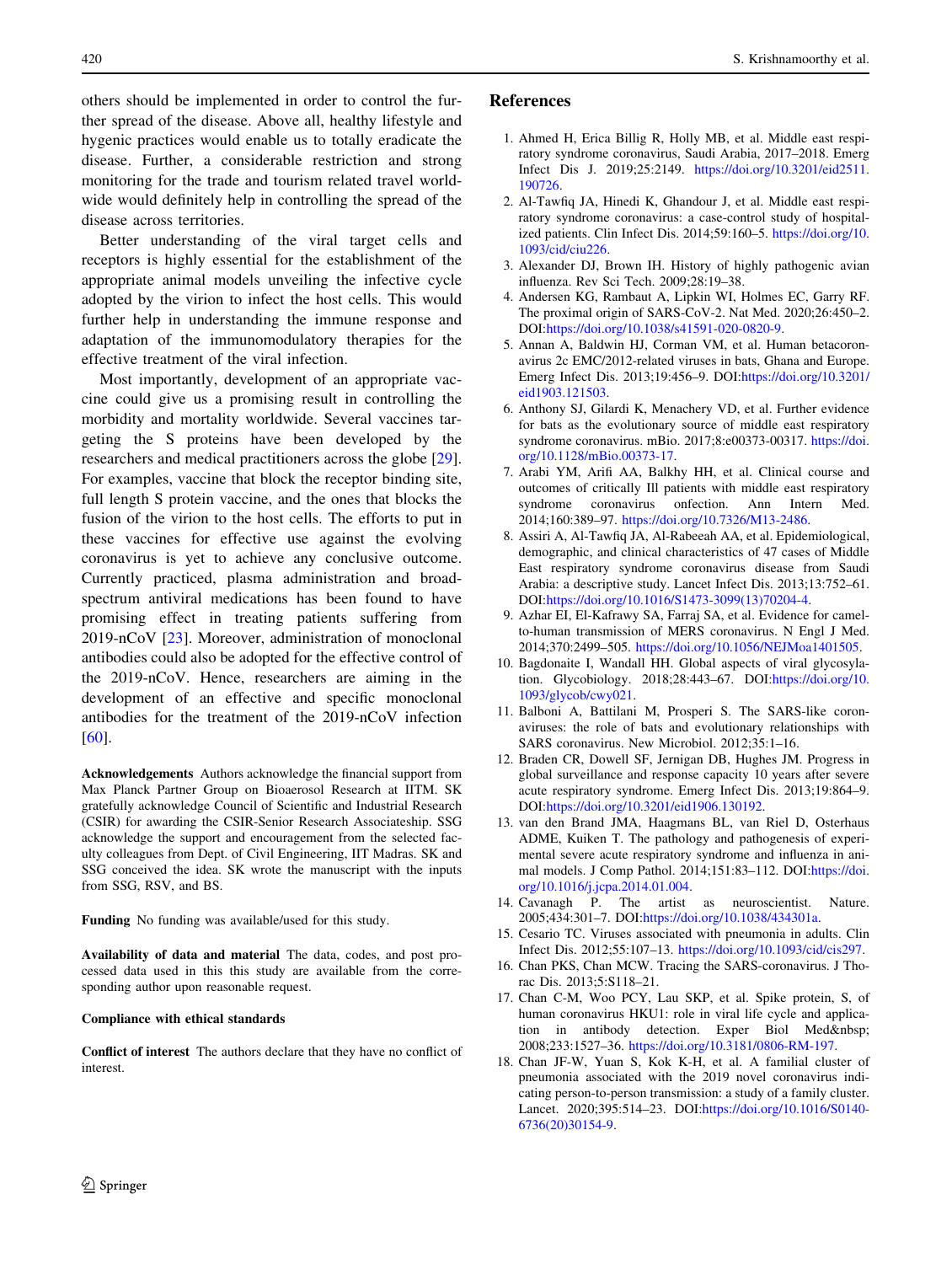- <span id="page-10-0"></span>19. Chen N, Zhou M, Dong X, et al. Epidemiological and clinical characteristics of 99 cases of 2019 novel coronavirus pneumonia in Wuhan, China: a descriptive study. Lancet. 2020;395:507–13. [https://doi.org/10.1016/S0140-6736\(20\)30211-7](https://doi.org/10.1016/S0140-6736(20)30211-7).
- 20. Cheng VCC, Lau SKP, Woo PCY, Yuen KY. Severe acute respiratory syndrome coronavirus as an agent of emerging and reemerging infection. Clin Microbiol Rev. 2007;20:660–94. DOI:<https://doi.org/10.1128/CMR.00023-07>.
- 21. Cherry JD. The chronology of the 2002–2003 SARS mini pandemic. Paediatr Respir Rev. 2004;5:262–9. DOI:[https://doi.org/](https://doi.org/10.1016/j.prrv.2004.07.009) [10.1016/j.prrv.2004.07.009](https://doi.org/10.1016/j.prrv.2004.07.009).
- 22. Cherry JD, Krogstad P. SARS: the first pandemic of the 21st century. Pediatr Res. 2004;56:1–5. [https://doi.org/10.1203/01.](https://doi.org/10.1203/01.PDR.0000129184.87042.FC) [PDR.0000129184.87042.FC](https://doi.org/10.1203/01.PDR.0000129184.87042.FC).
- 23. Cohen J. New coronavirus threat galvanizes scientists. Science. 2020;367:492. DOI:[https://doi.org/10.1126/science.367.6477.](https://doi.org/10.1126/science.367.6477.492) [492](https://doi.org/10.1126/science.367.6477.492).
- 24. Coleman CM, Frieman MB. Coronaviruses: important emerging human pathogens. J Virol. 2014;88:5209. [https://doi.org/10.](https://doi.org/10.1128/JVI.03488-13) [1128/JVI.03488-13.](https://doi.org/10.1128/JVI.03488-13)
- 25. Corman VM, Ithete NL, Richards LR, et al. Rooting the phylogenetic tree of middle East respiratory syndrome coronavirus by characterization of a conspecific virus from an African bat. J Virol 2014;88:11297–303. [https://doi.org/10.1128/JVI.](https://doi.org/10.1128/JVI.01498-14) [01498-14.](https://doi.org/10.1128/JVI.01498-14)
- 26. Desforges M, Le Coupanec A, Dubeau P, et al. Human coronaviruses and other respiratory viruses: underestimated opportunistic pathogens of the central nervous system? Viruses. 2020. [https://doi.org/10.3390/v12010014.](https://doi.org/10.3390/v12010014)
- 27. Desforges M, Le Coupanec A, Stodola JK, Meessen-Pinard M, Talbot PJ. Human coronaviruses: viral and cellular factors involved in neuroinvasiveness and neuropathogenesis. Virus Res. 2014;194:145–58. [https://doi.org/10.1016/j.virusres.2014.](https://doi.org/10.1016/j.virusres.2014.09.011) [09.011.](https://doi.org/10.1016/j.virusres.2014.09.011)
- 28. Drosten C, Seilmaier M, Corman VM, et al. Clinical features and virological analysis of a case of Middle East respiratory syndrome coronavirus infection. Lancet Infect Dis. 2013;13:745–51. DOI[:https://doi.org/10.1016/S1473-](https://doi.org/10.1016/S1473-3099(13)70154-3) [3099\(13\)70154-3.](https://doi.org/10.1016/S1473-3099(13)70154-3)
- 29. Du L, He Y, Zhou Y, Liu S, Zheng B-J, Jiang S. The spike protein of SARS-CoV—a target for vaccine and therapeutic development. Nat Rev Microbiol. 2009;7:226–36. [https://doi.](https://doi.org/10.1038/nrmicro2090) [org/10.1038/nrmicro2090.](https://doi.org/10.1038/nrmicro2090)
- 30. Egloff M-P, Ferron F, Campanacci V, et al. The severe acute respiratory syndrome-coronavirus replicative protein nsp9 is a single-stranded RNA-binding subunit unique in the RNA virus world. Proc Natl Acad Sci USA. 2004;101:3792. DOI[:https://](https://doi.org/10.1073/pnas.0307877101) [doi.org/10.1073/pnas.0307877101](https://doi.org/10.1073/pnas.0307877101).
- 31. Farag EAB, Nour M, El Idrissi A, et al. Survey on implementation of one health approach for MERS-CoV preparedness and control in Gulf Cooperation Council and Middle East Countries. Emerg Infect Dis. 2019;25:e171702. [https://doi.org/10.3201/](https://doi.org/10.3201/eid2503.171702) [eid2503.171702](https://doi.org/10.3201/eid2503.171702).
- 32. Gorbalenya AE, Enjuanes L, Ziebuhr J, Snijder EJ. Nidovirales. Evolving the largest RNA virus genome. Virus Res. 2006;117:17–37. DOI[:https://doi.org/10.1016/j.virusres.2006.](https://doi.org/10.1016/j.virusres.2006.01.017) [01.017.](https://doi.org/10.1016/j.virusres.2006.01.017)
- 33. Grifoni A, Sidney J, Zhang Y, Scheuermann RH, Peters B, Sette A. A sequence homology and bioinformatic approach can predict candidate targets for immune responses to SARS-CoV-2. Cell Host Microbe. 2020;27:671-80.e672. [https://doi.org/10.](https://doi.org/10.1016/j.chom.2020.03.002) [1016/j.chom.2020.03.002.](https://doi.org/10.1016/j.chom.2020.03.002)
- 34. de Groot RJ, Baker SC, Baric RS, et al. Commentary: middle east respiratory syndrome coronavirus (MERS-CoV)—announcement of the Coronavirus study group. J Virol. 2013;87:7790. <https://doi.org/10.1128/JVI.01244-13>.
- 35. Gu J, Gong E, Zhang B, et al. Multiple organ infection and the pathogenesis of SARS. J Exper Med 2005;202:415-24. [https://doi.org/10.1084/jem.20050828.](https://doi.org/10.1084/jem.20050828)
- 36. Guan Y, Zheng BJ, He YQ, et al. Isolation and characterization of viruses related to the SARS coronavirus from animals in Southern China. Science. 2003;302:276. [https://doi.org/10.1126/](https://doi.org/10.1126/science.1087139) [science.1087139](https://doi.org/10.1126/science.1087139).
- 37. Gunthe SS, Patra SS. Impact of international travel dynamics on domestic spread of 2019-nCoV in India: origin-based risk assessment in importation of infected travelers. Glob Health. 2020;16:45. <https://doi.org/10.1186/s12992-020-00575-2>.
- 38. Guodong L, Qiuxia C, Jianguo X, et al. Laboratory diagnosis of four recent sporadic cases of community-acquired SARS, Guangdong Province, China. Emerg Infect Dis J. 2004;10:1774. [https://doi.org/10.3201/eid1010.040445.](https://doi.org/10.3201/eid1010.040445)
- 39. Hamming I, Timens W, Bulthuis MLC, Lely AT, Navis GJ, van Goor H. Tissue distribution of ACE2 protein, the functional receptor for SARS coronavirus. A first step in understanding SARS pathogenesis. J Pathol. 2004;203:631–7. DOI:[https://doi.](https://doi.org/10.1002/path.1570) [org/10.1002/path.1570.](https://doi.org/10.1002/path.1570)
- 40. Hoffmann M, Kleine-Weber H, Schroeder S, et al. SARS-CoV-2 cell entry depends on ACE2 and TMPRSS2 and is blocked by a clinically proven protease inhibitor. Cell. 2020;181:271- 80.e278. <https://doi.org/10.1016/j.cell.2020.02.052>.
- 41. Hu B, Ge X, Wang L-F, Shi Z. Bat origin of human coronaviruses. Virol J 2015;12:221. [https://doi.org/10.1186/](https://doi.org/10.1186/s12985-015-0422-1) [s12985-015-0422-1](https://doi.org/10.1186/s12985-015-0422-1).
- 42. Huang C, Wang Y, Li X, et al. Clinical features of patients infected with 2019 novel coronavirus in Wuhan, China. Lancet. 2020;395:497–506. DOI:[https://doi.org/10.1016/S0140-](https://doi.org/10.1016/S0140-6736(20)30183-5) [6736\(20\)30183-5.](https://doi.org/10.1016/S0140-6736(20)30183-5)
- 43. Ithete NL, Stoffberg S, Corman VM, et al. Close relative of human Middle East respiratory syndrome coronavirus in bat, South Africa. Emerg Infect Dis. 2013;19:1697–9. DOI:[https://](https://doi.org/10.3201/eid1910.130946) [doi.org/10.3201/eid1910.130946](https://doi.org/10.3201/eid1910.130946).
- 44. Ivanov KA, Thiel V, Dobbe JC, van der Meer Y, Snijder EJ, Ziebuhr J. Multiple enzymatic activities associated with severe acute respiratory syndrome coronavirus helicase. J Virol 2004;78:5619–32. [https://doi.org/10.1128/JVI.78.11.5619-5632.](https://doi.org/10.1128/JVI.78.11.5619-5632.2004) [2004.](https://doi.org/10.1128/JVI.78.11.5619-5632.2004)
- 45. Jartti T, Jartti L, Ruuskanen O, Söderlund-Venermo M. New respiratory viral infections. Curr Opin Pulm Med 2012;18:271–8.
- 46. Kim Y-J, Cho Y-J, Kim D-W, et al. Complete genome sequence of middle east respiratory syndrome coronavirus KOR/KNIH/ 002\_05\_2015, isolated in South Korea. Genome Announc & nbsp; 2015;3:e00787-00715. [https://doi.org/10.1128/](https://doi.org/10.1128/genomeA.00787-15) [genomeA.00787-15](https://doi.org/10.1128/genomeA.00787-15).
- 47. Knoops K, Kikkert M, Worm SHEvd, et al. SARS-coronavirus replication is supported by a reticulovesicular network of modified endoplasmic reticulum. PLoS Biol. 2008;6:e226–6. DOI:<https://doi.org/10.1371/journal.pbio.0060226>.
- 48. Langereis MA, van Vliet ALW, Boot W, de Groot RJ. Attachment of mouse hepatitis virus to O-acetylated sialic acid Is mediated by hemagglutinin-esterase and not by the spike protein. J Virol. 2010;84:8970. [https://doi.org/10.1128/JVI.00566-](https://doi.org/10.1128/JVI.00566-10) [10](https://doi.org/10.1128/JVI.00566-10).
- 49. Lau SKP, Chan JFW. Coronaviruses: emerging and re-emerging pathogens in humans and animals. Virol J  $2015;12:209$ . <https://doi.org/10.1186/s12985-015-0432-z>.
- 50. Lau SKP, Woo PCY, Li KSM, et al. Severe acute respiratory syndrome coronavirus-like virus in Chinese horseshoe bats. Proc Natl Acad Sci USA. 2005;102:14040–5. DOI[:https://doi.org/10.](https://doi.org/10.1073/pnas.0506735102) [1073/pnas.0506735102.](https://doi.org/10.1073/pnas.0506735102)
- 51. Lee N-R, Kwon H-M, Park K, Oh S, Jeong Y-J, Kim D-E. Cooperative translocation enhances the unwinding of duplex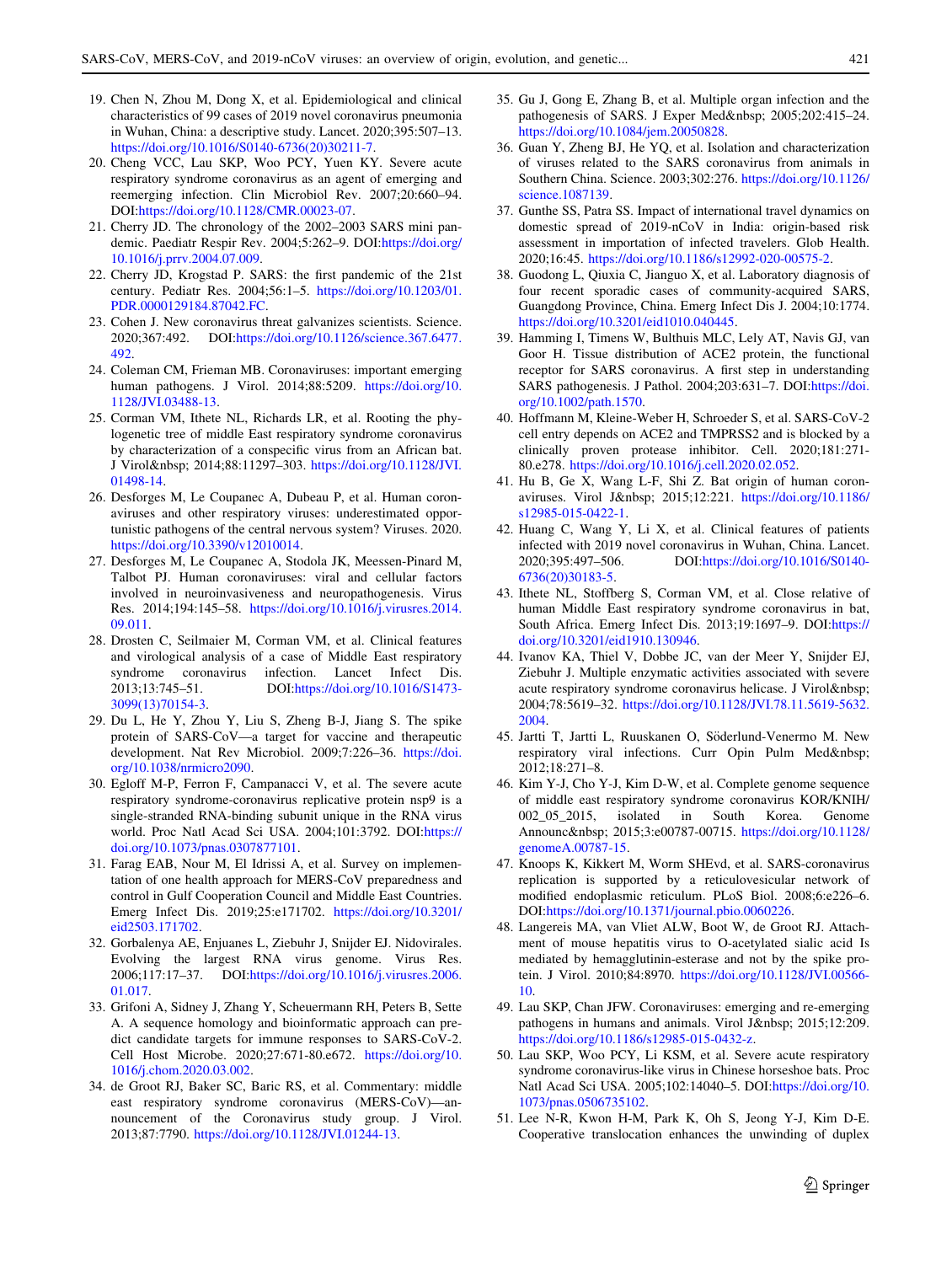<span id="page-11-0"></span>DNA by SARS coronavirus helicase nsP13. Nucl Acids Res 2010;38:7626-36. [https://doi.org/10.1093/nar/](https://doi.org/10.1093/nar/gkq647) [gkq647.](https://doi.org/10.1093/nar/gkq647)

- 52. Lelli D, Papetti A, Sabelli C, Rosti E, Moreno A, Boniotti MB. Detection of coronaviruses in bats of various species in Italy. Viruses. 2013;5:2679–89.
- 53. Letko M, Marzi A, Munster V. Functional assessment of cell entry and receptor usage for SARS-CoV-2 and other lineage B betacoronaviruses. Nat Microbiol 2020;5:562-9. [https://](https://doi.org/10.1038/s41564-020-0688-y) [doi.org/10.1038/s41564-020-0688-y.](https://doi.org/10.1038/s41564-020-0688-y)
- 54. Li Q, Guan X, Wu P, et al. Early transmission dynamics in Wuhan, China, of novel coronavirus–infected pneumonia. N Engl J Med. 2020;382:1199–207. [https://doi.org/10.1056/](https://doi.org/10.1056/NEJMoa2001316) [NEJMoa2001316](https://doi.org/10.1056/NEJMoa2001316).
- 55. Li W, Shi Z, Yu M, et al. Bats are natural reservoirs of SARSlike coronaviruses. Science. 2005;310:676. [https://doi.org/10.](https://doi.org/10.1126/science.1118391) [1126/science.1118391.](https://doi.org/10.1126/science.1118391)
- 56. Li Y, Zhiqiang W, Xianwen R, et al. MERS: related betacoronavirus in Vespertilio superans Bats, China. Emerg Infect Dis J. 2014;20:1260. [https://doi.org/10.3201/eid2007.140318.](https://doi.org/10.3201/eid2007.140318)
- 57. Lu H, Zhao Y, Zhang J, et al. Date of origin of the SARS coronavirus strains. BMC Infect Dis. 2004;4:3. [https://doi.org/](https://doi.org/10.1186/1471-2334-4-3) [10.1186/1471-2334-4-3](https://doi.org/10.1186/1471-2334-4-3).
- 58. Lun Z-R, Qu L-H. Animal-to-human SARS-associated coronavirus transmission? Emerg Infect Dis. 2004;10:959–9. DOI:[https://doi.org/10.3201/eid1005.040022.](https://doi.org/10.3201/eid1005.040022)
- 59. Mackay IM, Arden KE. MERS coronavirus: diagnostics, epidemiology and transmission. Virol J. 2015;12:222–2. DOI:[https://doi.org/10.1186/s12985-015-0439-5.](https://doi.org/10.1186/s12985-015-0439-5)
- 60. Malik YS, Sircar S, Bhat S, et al. Emerging novel coronavirus (2019-nCoV)—current scenario, evolutionary perspective based on genome analysis and recent developments. Vet Q 2020;40:68–76. [https://doi.org/10.1080/01652176.2020.](https://doi.org/10.1080/01652176.2020.1727993) [1727993](https://doi.org/10.1080/01652176.2020.1727993).
- 61. Martina BEE, Haagmans BL, Kuiken T, et al. Virology: SARS virus infection of cats and ferrets. Nature. 2003;425:915–5. DOI:<https://doi.org/10.1038/425915a>.
- 62. Miknis ZJ, Donaldson EF, Umland TC, Rimmer RA, Baric RS, Schultz LW. Severe acute respiratory syndrome coronavirus nsp9 dimerization is essential for efficient viral growth. J Virol 2009;83:3007-18. [https://doi.org/10.1128/JVI.](https://doi.org/10.1128/JVI.01505-08) [01505-08.](https://doi.org/10.1128/JVI.01505-08)
- 63. Minskaia E, Hertzig T, Gorbalenya AE, et al. Discovery of an RNA virus  $3'-5'$  exoribonuclease that is critically involved in coronavirus RNA synthesis. Proc Natl Acad Sci USA. 2006;103:5108–13. [https://doi.org/10.1073/pnas.0508200103.](https://doi.org/10.1073/pnas.0508200103)
- 64. Mizutani T, Repass JF, Makino S. Nascent synthesis of leader sequence-containing subgenomic mRNAs in coronavirus genome-length replicative intermediate RNA. Virology. 2000;275:238–43. DOI:[https://doi.org/10.1006/viro.2000.0489.](https://doi.org/10.1006/viro.2000.0489)
- 65. Moon-Woo S, So Yeon K, Victor Max C, et al. Microevolution of outbreak-associated middle east respiratory syndrome coronavirus, South Korea, 2015. Emerg Infect Dis J. 2016;22:327. [https://doi.org/10.3201/eid2202.151700.](https://doi.org/10.3201/eid2202.151700)
- 66. Moreno A, Lelli D, de Sabato L, et al. Detection and full genome characterization of two beta CoV viruses related to Middle East respiratory syndrome from bats in Italy. Virol J 2017;14:239. <https://doi.org/10.1186/s12985-017-0907-1>.
- 67. Munster VJ, Adney DR, van Doremalen N, et al. Replication and shedding of MERS-CoV in Jamaican fruit bats (Artibeus jamaicensis). Sci Rep. 2016;6:21878. [https://doi.org/10.1038/](https://doi.org/10.1038/srep21878) [srep21878.](https://doi.org/10.1038/srep21878)
- 68. Nao N, Yamagishi J, Miyamoto H, et al. Genetic predisposition to acquire a polybasic cleavage site for highly pathogenic avian influenza virus hemagglutinin. mBio. 2017;8:e02298-02216. <https://doi.org/10.1128/mBio.02298-16>.
- 69. Netland J, Meyerholz DK, Moore S, Cassell M, Perlman S. Severe acute respiratory syndrome coronavirus infection causes neuronal death in the absence of encephalitis in mice transgenic for human ACE2. J Virol 2008;82:7264-75. [https://doi.](https://doi.org/10.1128/JVI.00737-08) [org/10.1128/JVI.00737-08.](https://doi.org/10.1128/JVI.00737-08)
- 70. Ng SKC. Possible role of an animal vector in the SARS outbreak at Amoy Gardens. Lancet. 2003;362:570–2. DOI:[https://doi.org/](https://doi.org/10.1016/S0140-6736(03)14121-9) [10.1016/S0140-6736\(03\)14121-9](https://doi.org/10.1016/S0140-6736(03)14121-9).
- 71. Oh M-D, Park WB, Park S-W, et al. Middle East respiratory syndrome: what we learned from the 2015 outbreak in the Republic of Korea. Korean J Intern Med. 2018;33:233–46. DOI:[https://doi.org/10.3904/kjim.2018.031.](https://doi.org/10.3904/kjim.2018.031)
- 72. Oostra M, de Haan CAM, Rottier PJM. The 29-nucleotide deletion present in human but not in animal severe acute respiratory syndrome coronaviruses disrupts the functional expression of open reading frame 8. J Virol. 2007;81:13876. [https://doi.org/10.1128/JVI.01631-07.](https://doi.org/10.1128/JVI.01631-07)
- 73. Park J-E, Li K, Barlan A, et al. Proteolytic processing of Middle East respiratory syndrome coronavirus spikes expands virus tropism. Proc Natl Acad Sci. 2016;113:12262. [https://doi.org/10.](https://doi.org/10.1073/pnas.1608147113) [1073/pnas.1608147113.](https://doi.org/10.1073/pnas.1608147113)
- 74. Pasternak AO, Spaan WJM, Snijder EJ. Nidovirus transcription: how to make sense...? J Gen Virol 2006;87:1403-21. [https://doi.org/10.1099/vir.0.81611-0.](https://doi.org/10.1099/vir.0.81611-0)
- 75. Peiris JSM, Guan Y, Yuen KY. Severe acute respiratory syndrome. Nat Med 2004;10:88-97. [https://doi.org/10.1038/](https://doi.org/10.1038/nm1143) [nm1143](https://doi.org/10.1038/nm1143).
- 76. Pewe L, Zhou H, Netland J, et al. A severe acute respiratory syndrome-associated coronavirus-specific protein enhances virulence of an attenuated murine coronavirus. J Virol 2005;79:11335–42. [https://doi.org/10.1128/JVI.79.17.11335-](https://doi.org/10.1128/JVI.79.17.11335-11342.2005) [11342.2005.](https://doi.org/10.1128/JVI.79.17.11335-11342.2005)
- 77. Qian Z, Travanty EA, Oko L, et al. Innate immune response of human alveolar type II cells infected with severe acute respiratory syndrome-coronavirus. Am J Respir Cell Mol Biol. 2013;48:742–8. DOI:[https://doi.org/10.1165/rcmb.2012-](https://doi.org/10.1165/rcmb.2012-0339OC) [0339OC](https://doi.org/10.1165/rcmb.2012-0339OC).
- 78. Raj VS, Mou H, Smits SL, et al. Dipeptidyl peptidase 4 is a functional receptor for the emerging human coronavirus-EMC. Nature. 2013;495:251–4. DOI[:https://doi.org/10.1038/](https://doi.org/10.1038/nature12005) [nature12005](https://doi.org/10.1038/nature12005).
- 79. Rota PA, Oberste MS, Monroe SS, et al. Characterization of a novel coronavirus associated with severe acute respiratory syndrome. Science. 2003;300:1394. [https://doi.org/10.1126/sci](https://doi.org/10.1126/science.1085952) [ence.1085952.](https://doi.org/10.1126/science.1085952)
- 80. Sabir JSM, Lam TTY, Ahmed MMM, et al. Co-circulation of three camel coronavirus species and recombination of MERS-CoVs in Saudi Arabia. Science. 2016;351:81. DOI:[https://doi.](https://doi.org/10.1126/science.aac8608) [org/10.1126/science.aac8608.](https://doi.org/10.1126/science.aac8608)
- 81. Sakai K, Ami Y, Nakajima N, et al. TMPRSS2 independency for haemagglutinin cleavage in vivo differentiates influenza B virus from influenza A virus. Sci Rep 2016;6:29430-0. [https://](https://doi.org/10.1038/srep29430) [doi.org/10.1038/srep29430](https://doi.org/10.1038/srep29430).
- 82. Sevajol M. Insights into RNA synthesis, capping, and proofreading mechanisms of SARS-coronavirus. Virus Res 2014. <https://doi.org/10.1016/j.virusres.2014.10.008>.
- 83. Shang J, Ye G, Shi K, et al. Structural basis of receptor recognition by SARS-CoV-2. Nature. 2020. DOI[:https://doi.org/10.](https://doi.org/10.1038/s41586-020-2179-y) [1038/s41586-020-2179-y.](https://doi.org/10.1038/s41586-020-2179-y)
- 84. Snijder EJ, Bredenbeek PJ, Dobbe JC, et al. Unique and conserved features of genome and proteome of SARS-coronavirus, an early split-off from the coronavirus group 2 lineage. J Mol Biol 2003;331:991-1004. [https://doi.org/10.1016/s0022-](https://doi.org/10.1016/s0022-2836(03)00865-9) [2836\(03\)00865-9.](https://doi.org/10.1016/s0022-2836(03)00865-9)
- 85. Song H-D, Tu C-C, Zhang G-W, et al. Cross-host evolution of severe acute respiratory syndrome coronavirus in palm civet and